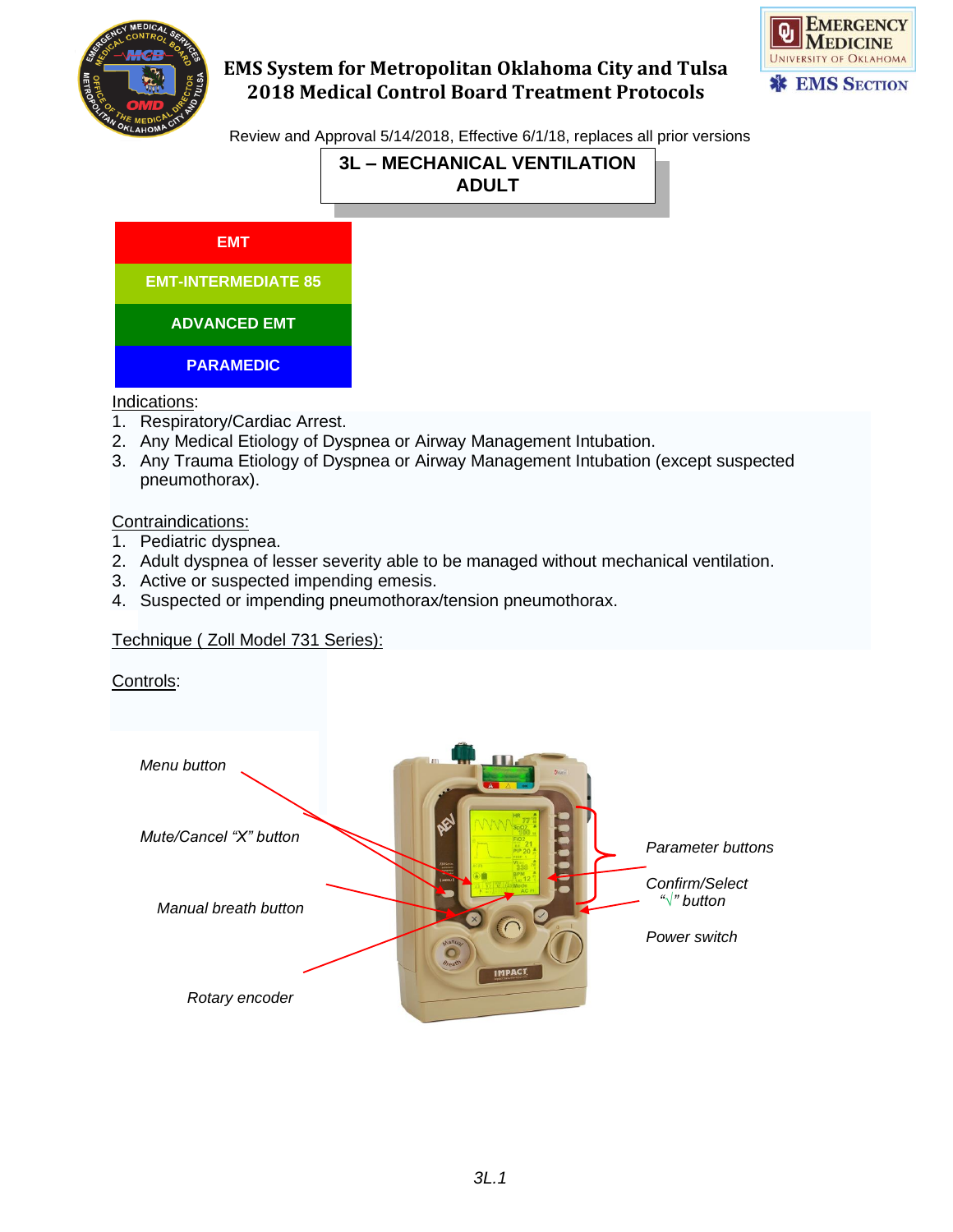



Review and Approval 5/14/2018, Effective 6/1/18, replaces all prior versions **PROTOCOL 3L: Mechanical Ventilation - Adult, cont.**

#### Circuits:



- 1. 731 ventilator circuits feature a low dead space design that minimizes CO2 re-breathing.
- 2. Note: dead space (circuit and HME) should never be greater than **25%** of the patient's tidal volume (set or spontaneous.
- 3. The 2 standard ventilator circuits cover the range of patient from infant through adult.
	- $\triangleright$  Pediatric/adult patients 20 kg through adult, minimum tidal volume 200 mL;
	- $\triangleright$  Infant/pediatric 5 though 30 kg, maximum tidal volume 300 mL.\*\*\*DO NOT USE FOR MECH VENT

Connections- check the ventilator for proper operation before connecting to patient:

Step 1: Connect ventilator circuit (use test lung whenever possible) oxygen hose to 55 psi regulated output.



*Clear hose to exhalation valve Patient circuit corrugated tubing to gas*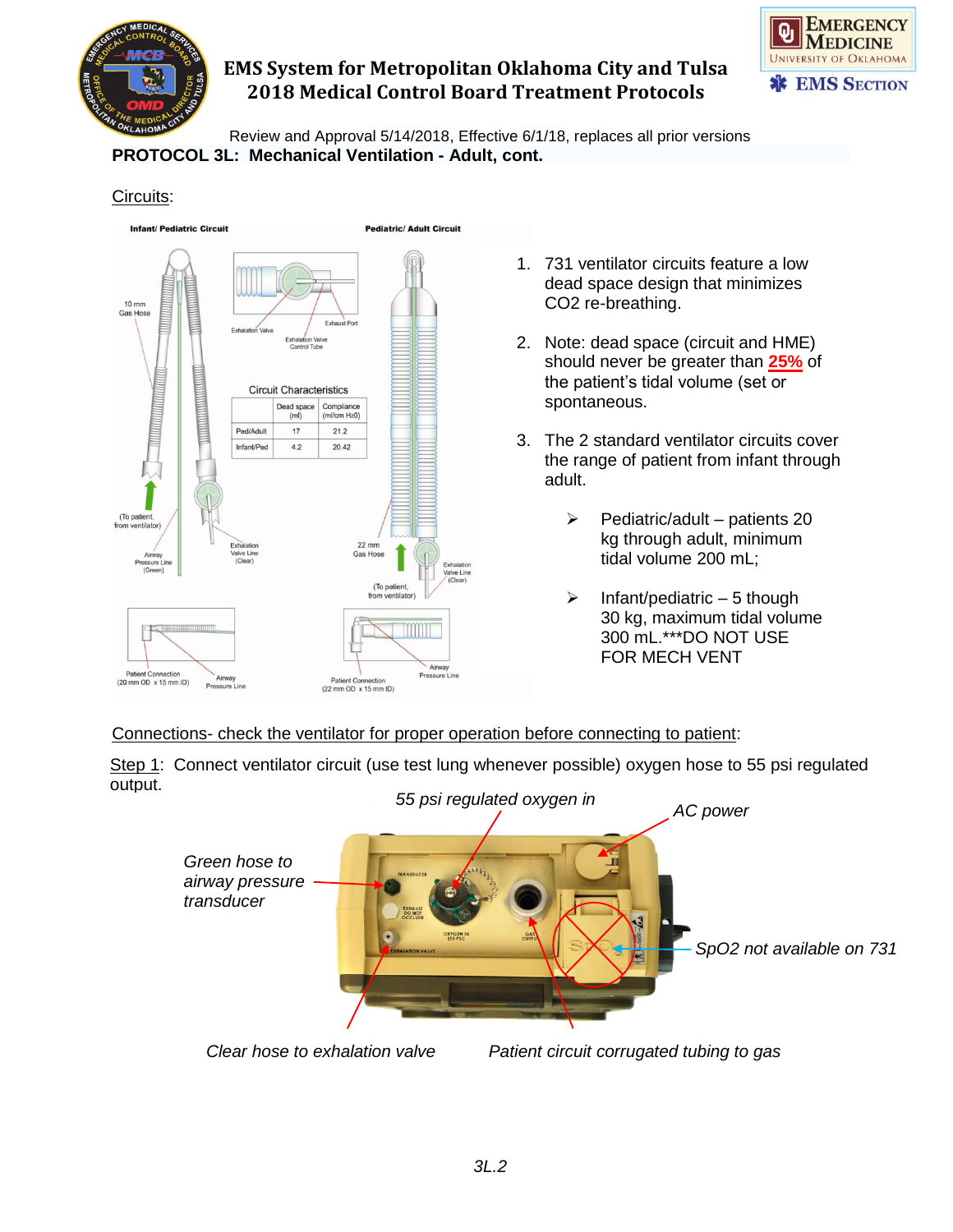

*Turn power switch to "ON"*



Review and Approval 5/14/2018, Effective 6/1/18, replaces all prior versions

## **PROTOCOL 3L: Mechanical Ventilation - Adult, cont.**

Step 2: Power:



## Step 3: Changing a Primary Parameter:

*3.* Press select **"√"**  to accept new value



- Unit performs a Self-Check and AUTO-CAL of the internal transducers.
- 731 then begins operation using the default settings.
- AUTO-CAL is performed every 5 minutes thereafter or when an altitude or temperature change is detected.
- Start-up settings may be changed during operation at any time.

#### *Factory Defaults:*

|           | $\bullet$ FiO2:        | 21%               |
|-----------|------------------------|-------------------|
| $\bullet$ | <b>High PIP Limit:</b> | 35 cm H2O         |
|           | $\bullet$ PFFP         | 5 cm H2O          |
|           | $\bullet$ $\forall t$  | 450 ml            |
|           | $\bullet$ BPM:         | 12                |
|           | ŀF                     | 1:3               |
|           | $\bullet$ Mode:        | AC <sub>(V)</sub> |
|           |                        |                   |

### *Custom Setting (Cardiac Arrest):*

- *FiO2: 100%*
- *High PIP Limit: 25 cm H2O*
- *PEEP: 0 cm H2O*
- *Vt: 400-500 ml (keep within since it will be an end result not a setting.)*
- *BPM: 10*
- *I:E 1:2.5*
- *Mode: AC (P)*
- 1. Current value is highlighted. (double tap) at startup
- 3 2. Turn rotary encoder to desired value.
	- ➢ Adult
	- 2 ➢ Pediatric
	- 7 ➢ NIPPV
	- 1 ➢ Custom (Cardiac Arrest)
	- $\blacktriangleright$  Last setting

*Remember: "Touch,Turn,Confirm"™*